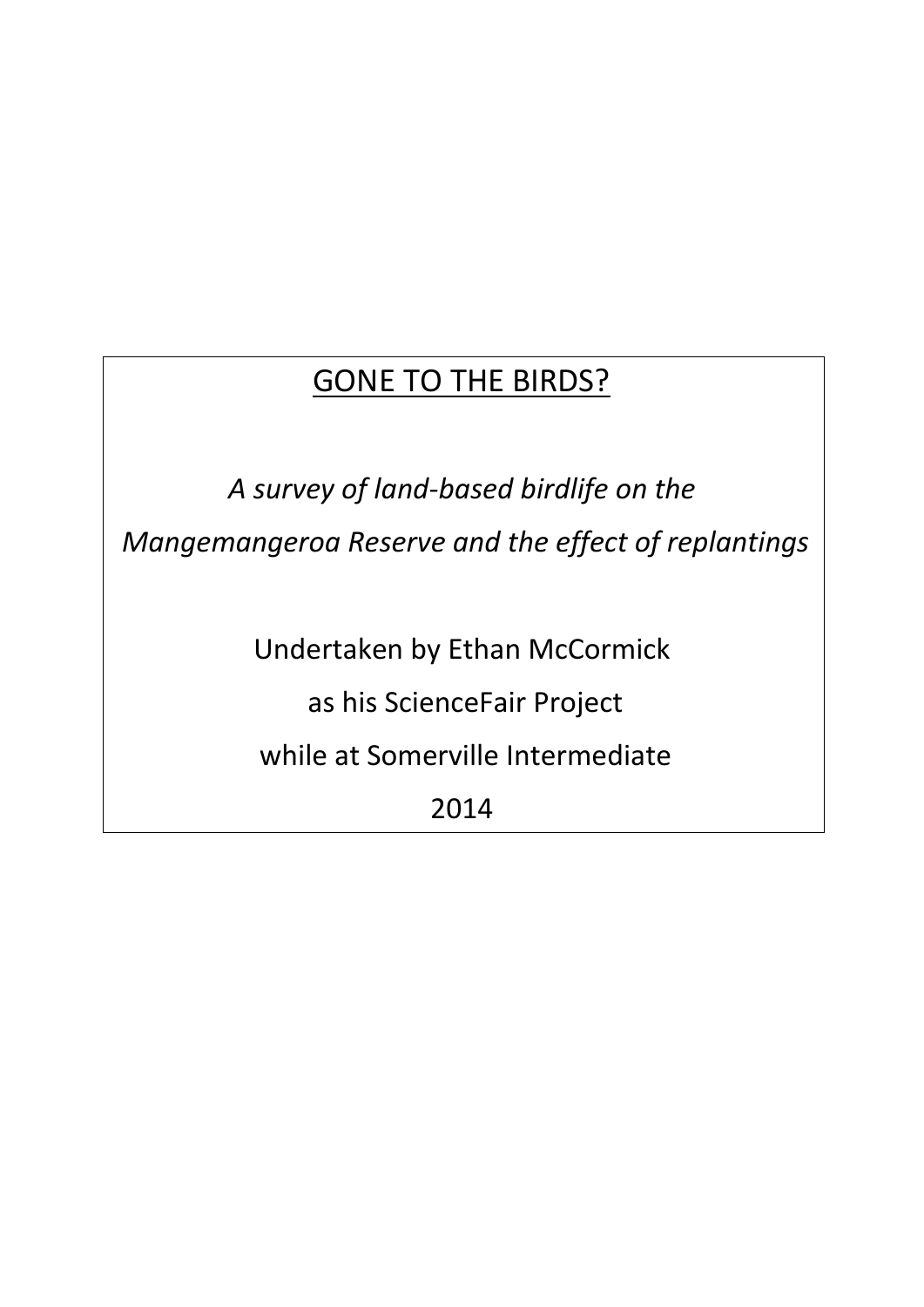## INTRODUCTION

The Mangemangeroa Reserve is a unique estuary reserve in Howick which runs along the estuary foreshore from Shelly Park to Hayleys Lane. Walkways have been set up along the reserve through a wide range of habitats from coastal established forest, regenerating bush, farmland through to mangrove estuaries and wetlands.

The valley was initially occupied by the Ngai Tai Maori and was well established with bush that contained kauri as well as taraire, kohekohe, totara and kanuka. The birdlife would have been much the same as today but with kiwi, weka, kaka, kakapo, saddlebacks, eagles and small moa. The land was first owned by Europeans in 1837 and was farmed from 1870 until Archie Somerville died in 1992.

In 1994 Manukau City Council purchased the land at the request of The Forest and Bird Society and a restoration planting program has been underway ever since. In 2002 The Friends of the Mangemangeroa Society was formed and helped to put in place a 20 year restoration plan. This involves restoring bush with eco-sourced plants and protecting the ancient forest with edge plantings to provide a barrier against weeds, wind damage and erosion. Further plantings also reduce the amount of farmland. The many habitats bring a range of birdlife species into the reserve. A survey by Reverend Bruce Keeley in 2005 recorded 15 land based bird species amongst a list of 20 of the most numerous species on the reserve. Now in 2014, with 14 years of replanting completed the bush is regenerating well. The birdlife appears to be thriving , however no research has been done on bird numbers since 2005.

I wanted to know what the birdlife was like now. I researched the plant life and habitats of the reserve and decided to survey 3 different areas, to see how the different habitats affected birdlife. I also wanted to see whether the replanted areas showed any differences or effects on birdlife. Bird counts would give an idea of the range (diversity) and numbers (abundance) of bird species in each area and across the whole reserve. Area 1 consists of existing ancient forest and runs from the mangrove boardwalk south towards Shelly Park. This area is dense with mature trees and leaf litter. Area 2 covers the area below Archie's Lookout and is a more open area consisting of some mature trees and established replanted bush bordering the farmland. Replantings are up to 10 years old. Area 3 is newly planted (2013-2014) and runs towards Hayleys Lane from the Whitford Bridge. This area is also quite open and borders the estuary wetlands and Whitford farmland. I also researched bird count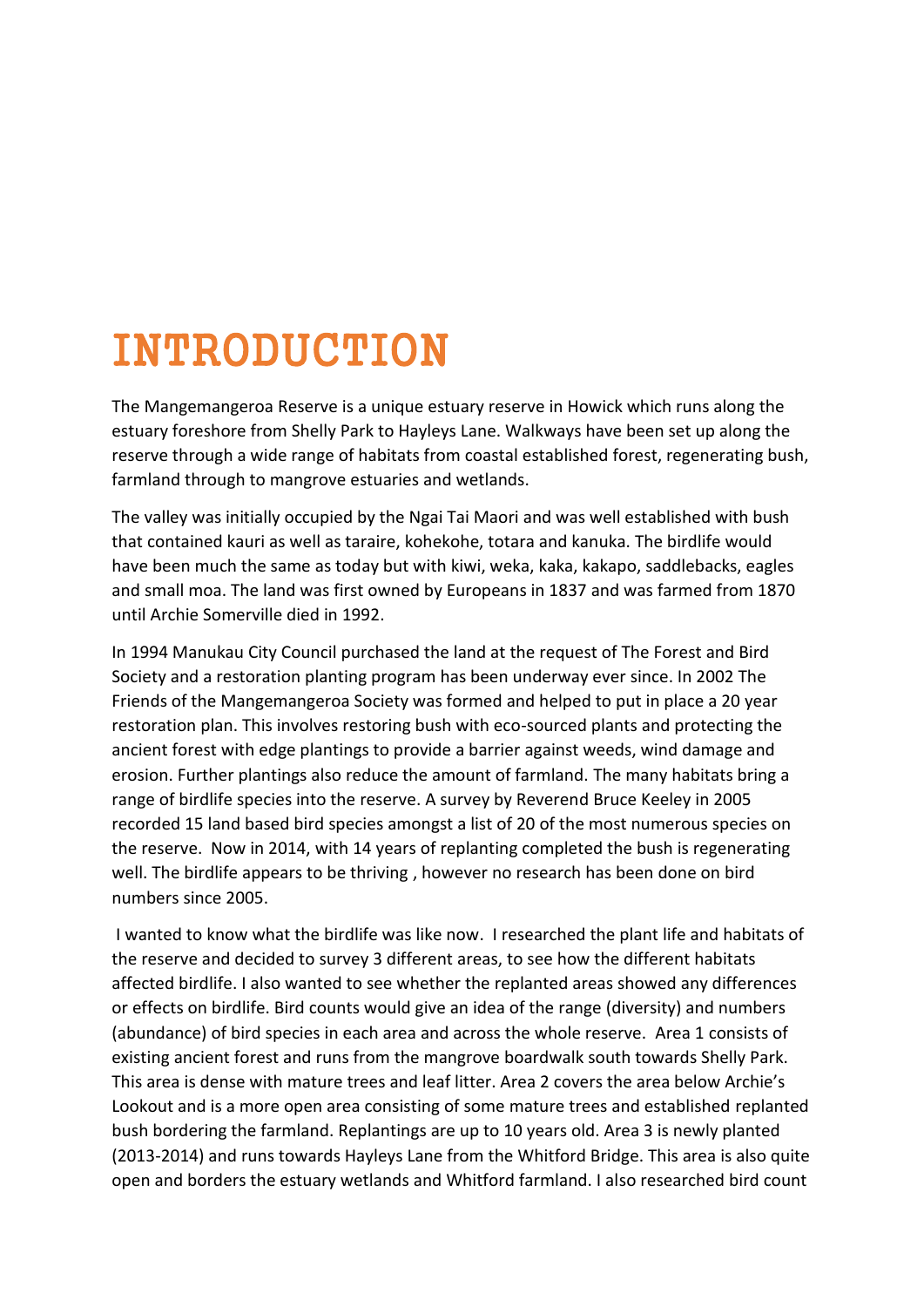methods and found that the Five Minute Bird Count (5MBC) method was the best and easiest to do.

#### **Mangemangeroa History (Maori)**

In the Mangemangeroa valley there were many paa (fortified villages) which were inhabited by the Ngai Tai people. Their villages were quite close together and there was a wide range of forest and marine food for them on the reserve.

The word Mangemangeroa means 'valley of mangemange' in maori. This is a tall tree fern that was used by the maori to make whare (huts) and hinaki (eel traps). It was also very soft (known as bushman's mattress) and they would use it as pillows and to bury their dead in.

There was quite a lot of kauri in the area and lumps of kauri gum have even been seen floating down the estuary at high tide today. Taraire, kahikatea, totara and kanuka were also commonly found.

The birdlife in the area included NZ wood pigeon (kereru), tui, bellbird, kiwi, weka, kaka, pukeko and small moa. There would also have been kakapo, kokako, saddlebacks, harriers and eagles. The estuary birdlife would have been much the same as today but a lot more common. There was plenty of marine life and in late summer sharks would breed in the estuary.

(Reference: 'Maori history of the Mangemangeroa' by Alan La Roche)

#### **Mangemangeroa History (European)**

The first European visit in the area was by Edwin Fairburn in 1837 whose family had set up a mission in Maraetai. Later the maori insisted that he should buy the land to help prevent intertribal warfare. After the Treaty of Waitangi, Fairburn was given land at Otahuhu and Maraetai by the government, in exchange for his land. The maori were then paid by the government for their land and relocated to land near the Wairoa River. The government then subdivided the land and it was sold for one pound an acre.

William McAuley and Peter Searles were two retired fencibles who bought two adjacent lots on what is now the Mangemangeroa Reserve. They farmed the land for about 20 years until McAuley sold his land to the Somervilles in about 1870. The Somervilles started dairy farming rather than growing oats, wheat and hay which was a problem in Auckland's humid climate. They used the land for drystock and sheep as there was not a good water supply.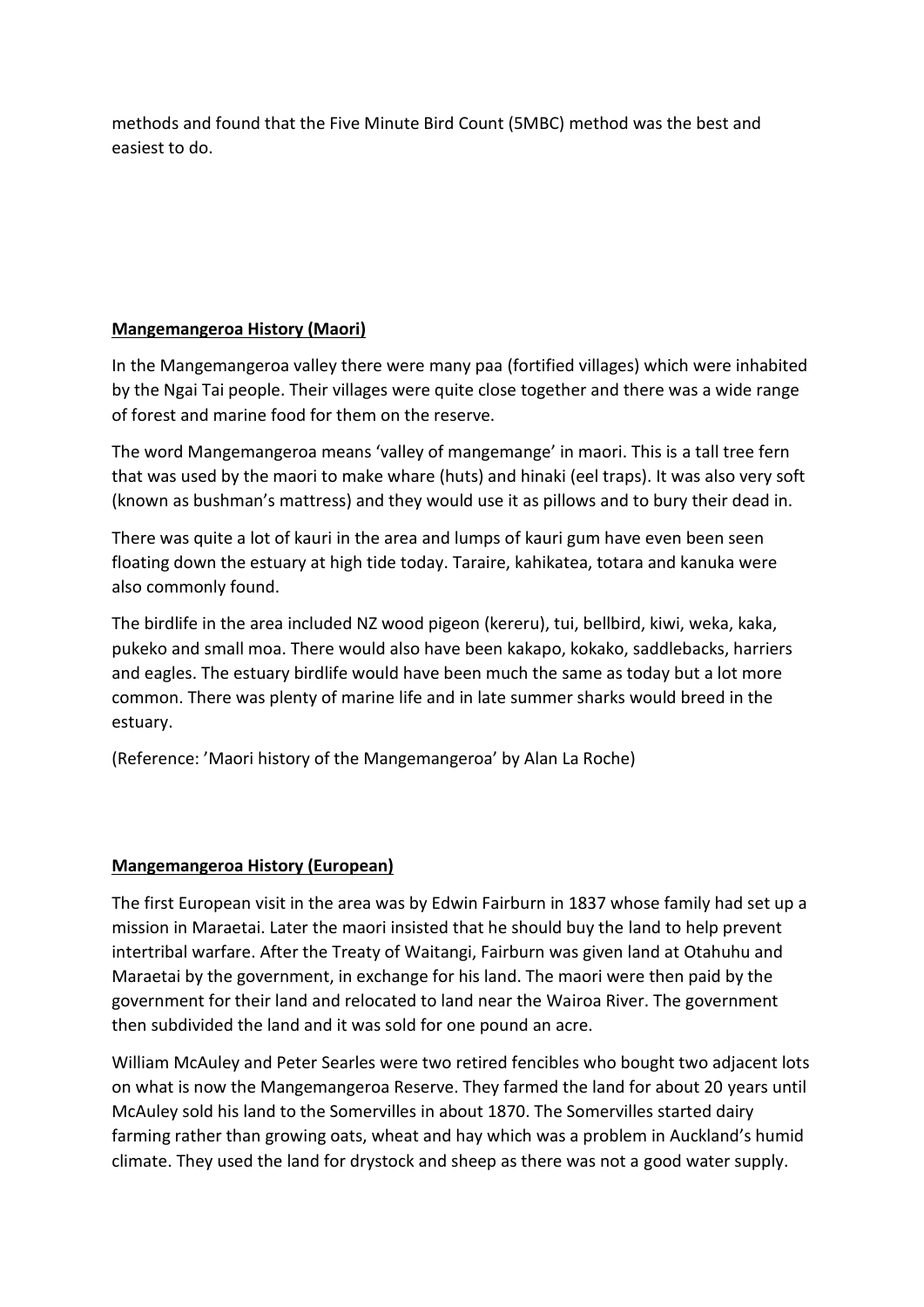Archie Somerville was the last of the family to farm the land. When he died in 1992 the land from his estate was bought by Manukau City Council.

(Reference: 'History of the Mangemangeroa Reserve' by Alan La Roche)

### QUESTION

What is the birdlife like on the Mangemangeroa Reserve and what effect has the replanting had?

### AIM

To survey and compare birdlife in different areas of the Mangemangeroa Reserve and investigate the effect of replanting on birdlife.

#### **Equipment**

| <b>Binoculars</b> | Bird survey sheets (x27)       |
|-------------------|--------------------------------|
| Pen               | Camera                         |
| Clipboard         | NZ Flora/fauna app             |
| GPS/Phone         | labelled marker pegs for areas |

#### **Variables**

#### **Independent Variables:**

• The area of the reserve that is being surveyed (exisiting forest, established replantings, newly planted).

#### **Dependent Variables:**

• The number of birds observed at each count station in each area (seen or heard in a 5 minute period).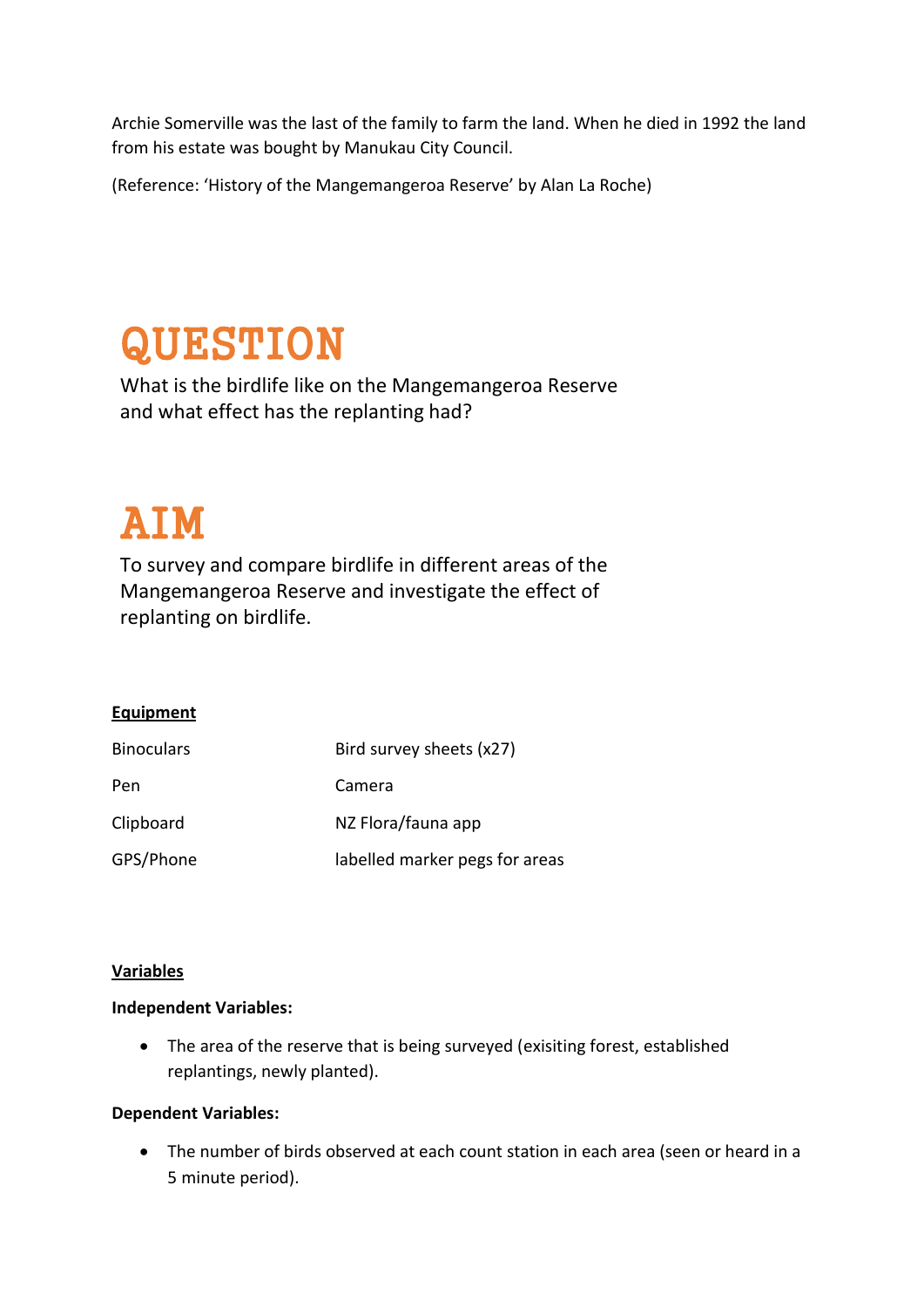#### **Controlled Variables**:

- Weather (wind, temperature, sun, rain)
- Time of day
- The observer

Variables were controlled by surveying on similar days and weather conditions. Surveys were conducted at the same time of day over 3 days using the same observer.

### METHOD

- Find areas to survey
- Use GPS or distance counter app to mark out 3 stations in each area approximately 200m apart
- Use labelled marker pegs to mark each count station
- Follow the timetable format to organise 3 time slots for each count station and area to survey over 3 days of similar weather

| <b>DAY</b>   | Area1     | Area3      | Area 2    |  |  |  |
|--------------|-----------|------------|-----------|--|--|--|
| <b>ONE</b>   | 9am 1A    | 12pm 3A    | 3pm 2A    |  |  |  |
|              | 9.15am 1B | 12.15pm 3B | 3.15pm 2B |  |  |  |
|              | 9.30am 1C | 12.30pm 3C | 3.30pm 2C |  |  |  |
|              |           |            |           |  |  |  |
| <b>DAY</b>   | Area3     | Area2      | Area1     |  |  |  |
| TWO          | 9am 3A    | 12pm 2A    | 3pm 1A    |  |  |  |
|              | 9.15am 3B | 12.15pm 2B | 3.15pm 1B |  |  |  |
|              | 9.30am 3C | 12.30pm 2C | 3.30pm 1C |  |  |  |
|              |           |            |           |  |  |  |
| <b>DAY</b>   | Area2     | Area1      | Area3     |  |  |  |
| <b>THREE</b> | 9am 2A    | 12pm 1A    | 3pm 3A    |  |  |  |
|              | 9.15am 2B | 12.15pm 1B | 3.15pm 3B |  |  |  |
|              | 9.30am 2C | 12.30pm 1C | 3.30pm 3C |  |  |  |
|              |           |            |           |  |  |  |

Area1=Existing Forest Area2= Established replanted Area3= newly planted

- For each area use the Five Minute Bird Count (5MBC) Standard Data Field Form and record:
	- o Observer name
	- o Date
	- o General location (Mangemangeroa)
	- o Specific location (area)
	- o Station Number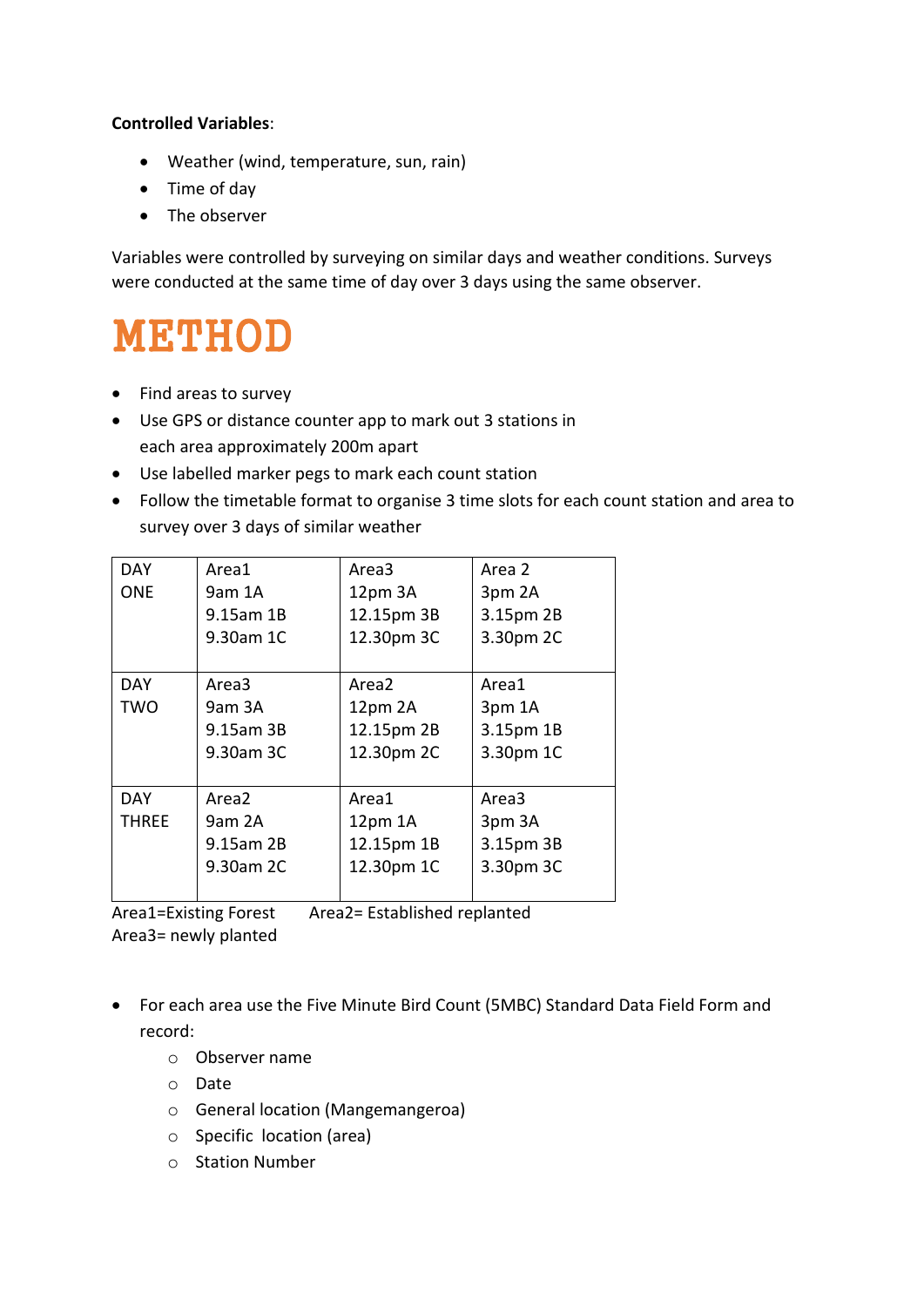- o Grid references (GPS coordinates)
- o Start time (24 hour)
- o Temperature
- o Wind
- o Other noise
- o Sun
- o Precipitation (type and value)
- Begin survey using timer on mobile phone. Record birds by species seen and heard in the appropriate column. Use binoculars and bird identification book to identify birds.
- Do not record birds seen flying high overhead. Record birds seen entering and leaving the survey area. Do not count the same bird twice but if a bird is heard then seen it should

be included in the appropriate columns.

- Stop survey after timer reaches 5 minutes.
- Tally survey results

#### **Survey Locations:**

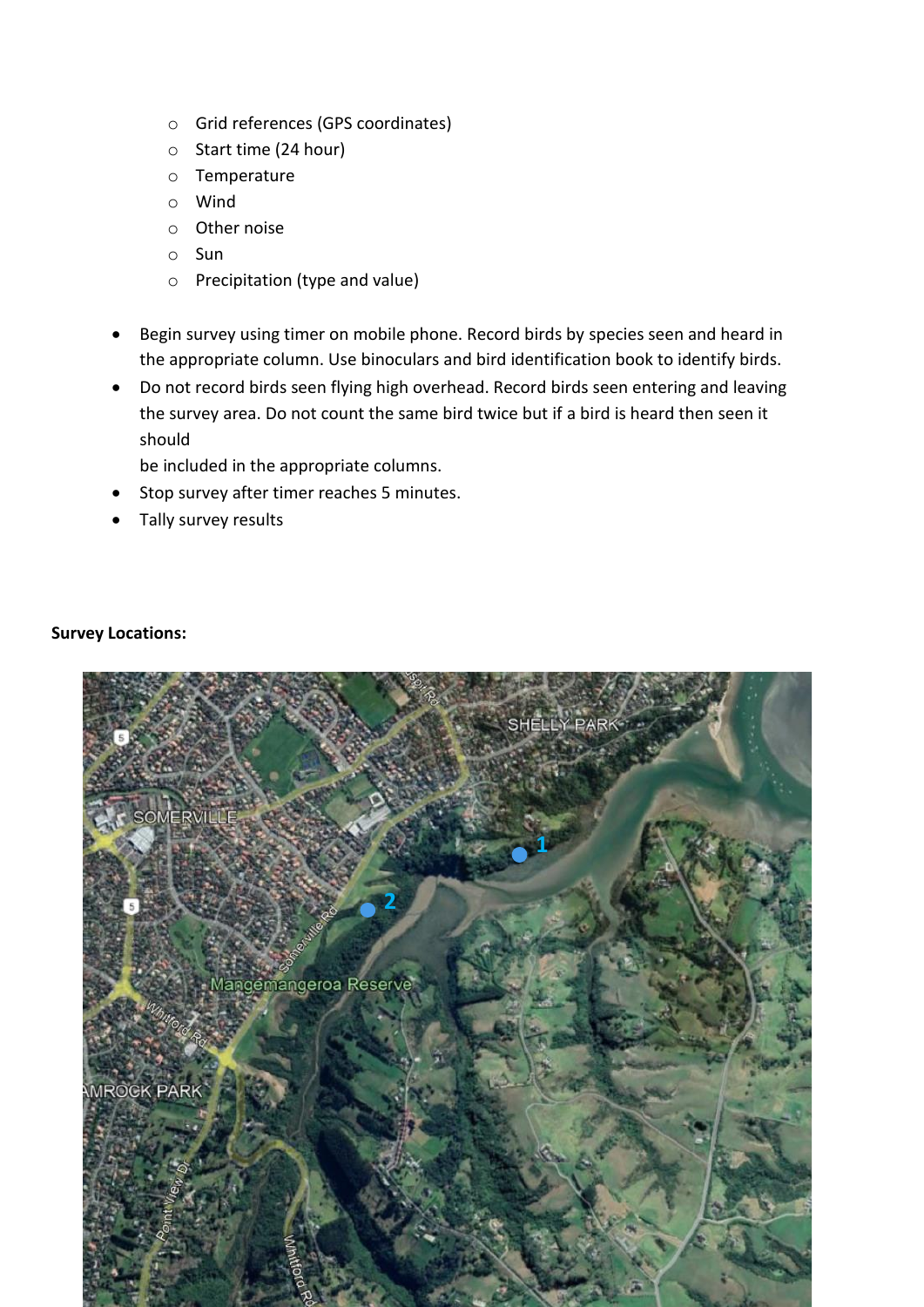### RESULTS

#### **Tables showing results of 5MBC as mean numbers of birds counted per area**

| Mean number of birds counted at |    |                |                |              |  |  |  |  |  |  |
|---------------------------------|----|----------------|----------------|--------------|--|--|--|--|--|--|
| each station in Area 1          |    |                |                |              |  |  |  |  |  |  |
| <b>Species</b>                  | 1A | 1B             | 1 <sub>C</sub> | <b>Mean</b>  |  |  |  |  |  |  |
| Tui                             | 8  | 6              | 5              | 6            |  |  |  |  |  |  |
| Sparrow                         | 4  | $\overline{2}$ | $\overline{2}$ | 3            |  |  |  |  |  |  |
| Rosella                         | 2  | 1              | 3              | 2            |  |  |  |  |  |  |
| <b>Blackbird</b>                | 2  | 1              | 1              | 1            |  |  |  |  |  |  |
| Fantail                         |    | 1              | 3              | 1            |  |  |  |  |  |  |
| Grey                            |    |                |                |              |  |  |  |  |  |  |
| Warbler                         | 1  | 1              | 1              | 1            |  |  |  |  |  |  |
| Kereru                          | 1  | 2              |                | 1            |  |  |  |  |  |  |
| Kingfisher                      | 1  |                |                | 1            |  |  |  |  |  |  |
| Myna                            |    | 1              |                | $\mathbf{1}$ |  |  |  |  |  |  |
| Dove                            | 1  | 1              |                | 1            |  |  |  |  |  |  |
| Silvereye                       | 1  |                | 1              | 1            |  |  |  |  |  |  |
| Song                            |    |                |                |              |  |  |  |  |  |  |
| thrush                          |    | 1              | 1              | 1            |  |  |  |  |  |  |

**3**

| Mean number of birds counted at<br>each station in Area 2 |                |                             |                |                         |  |  |  |  |  |
|-----------------------------------------------------------|----------------|-----------------------------|----------------|-------------------------|--|--|--|--|--|
| <b>Species</b>                                            | 2A             | 2В                          | 2C             | Mean                    |  |  |  |  |  |
| <b>Starling</b>                                           | 6              | 22                          | 12             | 13                      |  |  |  |  |  |
| Fantail                                                   |                |                             | 5              | 3                       |  |  |  |  |  |
| Sparrow                                                   | $\frac{2}{3}$  | $\frac{2}{3}$ $\frac{2}{5}$ | $\frac{3}{2}$  |                         |  |  |  |  |  |
| Silvereye                                                 |                |                             |                | $\frac{3}{2}$           |  |  |  |  |  |
| Tui                                                       | $\overline{1}$ |                             | $\overline{1}$ |                         |  |  |  |  |  |
|                                                           | 4              |                             |                |                         |  |  |  |  |  |
| Goldfinch                                                 |                | 1                           |                | $\overline{\mathbf{c}}$ |  |  |  |  |  |
| <b>Blackbird</b>                                          |                | $\overline{1}$              |                | $\overline{1}$          |  |  |  |  |  |
| Dove                                                      | $\mathbf{1}$   | 1                           | 1              | $\overline{1}$          |  |  |  |  |  |
| Kereru                                                    | $\overline{1}$ |                             | $\mathbf{1}$   | $\overline{1}$          |  |  |  |  |  |
| Kingfisher                                                | $\overline{1}$ | $\mathbf{1}$                | $\mathbf{1}$   |                         |  |  |  |  |  |
| Myna                                                      | $\mathbf{1}$   | $\overline{1}$              | $\overline{1}$ | 1                       |  |  |  |  |  |
| Pheasant                                                  |                |                             | 1              | 1                       |  |  |  |  |  |
| Song<br>thrush                                            | 1              | 1                           | 1              | 1                       |  |  |  |  |  |
| Grey                                                      |                |                             |                |                         |  |  |  |  |  |
| Warbler                                                   |                | 1                           | 1              | 1                       |  |  |  |  |  |
| Rosella                                                   | 1              | $\overline{1}$              |                | $\overline{1}$          |  |  |  |  |  |
| Skylark                                                   | $\mathbf 1$    | 1                           |                | 1                       |  |  |  |  |  |
| Swallow                                                   | $\overline{1}$ |                             | $\mathbf 1$    | $\overline{1}$          |  |  |  |  |  |

| Mean number of birds counted at |                |                | Mean number of birds counted at |                        |                  |                |                | Mean number of birds counted at each |                |                     |                |                |                |                |
|---------------------------------|----------------|----------------|---------------------------------|------------------------|------------------|----------------|----------------|--------------------------------------|----------------|---------------------|----------------|----------------|----------------|----------------|
| each station in Area 1          |                |                |                                 | each station in Area 2 |                  |                |                | station in Area 3                    |                |                     |                |                |                |                |
| <b>Species</b>                  | <b>1A</b>      | 1B             | 1 <sub>C</sub>                  | <b>Mean</b>            | <b>Species</b>   | 2A             | 2B             | 2C                                   | <b>Mean</b>    | <b>Species</b>      | 3A             | 3B             | 3C             | Mean           |
| Tui                             | 8              | 6              | 5                               | 6                      | <b>Starling</b>  | 6              | 22             | 12                                   | 13             | Fantail             | 3              | 4              | 1              | 3              |
| Sparrow                         | 4              | $\overline{2}$ | $\overline{2}$                  | 3                      | Fantail          | $\overline{2}$ | $\overline{2}$ | 5                                    | 3              | <b>Blackbird</b>    | $\overline{2}$ | $\mathbf{1}$   | 2              | $\overline{2}$ |
| Rosella                         | $\overline{2}$ | 1              | 3                               | $\overline{2}$         | Sparrow          | $\overline{2}$ | 3              | 3                                    | 3              | Silvereye           | $\mathbf 1$    | $\overline{2}$ | $\overline{2}$ | $\overline{2}$ |
| <b>Blackbird</b>                | $\overline{2}$ | $\mathbf{1}$   | 1                               | 1                      | Silvereye        | 3              | $\overline{2}$ | $\overline{2}$                       | $\overline{2}$ | Sparrow             | 1              | 3              | $\mathbf{1}$   | $\overline{2}$ |
| Fantail                         |                | 1              | 3                               | 1                      | Tui              | $\mathbf{1}$   | 5              | $\mathbf{1}$                         | $\overline{2}$ | Pukeko              | 1              | 3              |                | $\mathbf{1}$   |
| Grey                            |                |                |                                 |                        |                  |                |                |                                      |                |                     |                |                |                |                |
| Warbler                         | 1              | 1              | 1                               | 1                      | Goldfinch        | 4              | 1              |                                      | $\overline{2}$ | Dove                | 1              |                |                | 1              |
| Kereru                          | $\mathbf{1}$   | $\overline{2}$ |                                 | 1                      | <b>Blackbird</b> |                | 1              |                                      | $\mathbf{1}$   | <b>Grey Warbler</b> | 2              | $\mathbf{1}$   |                | $\mathbf{1}$   |
| Kingfisher                      | $\mathbf{1}$   |                |                                 | 1                      | Dove             | $\mathbf{1}$   | $\mathbf{1}$   | 1                                    | $\mathbf{1}$   | Harrier Hawk        |                |                | 1              | $\mathbf{1}$   |
| Myna                            |                | 1              |                                 | 1                      | Kereru           | $\mathbf{1}$   |                |                                      | $\mathbf{1}$   | Kereru              |                |                | 1              | 1              |
| Dove                            | $\mathbf{1}$   | 1              |                                 | $\mathbf{1}$           | Kingfisher       | 1              | $\mathbf{1}$   | $\mathbf{1}$                         | 1              | Myna                |                | $\mathbf{1}$   | 2              | 1              |
| Silvereye                       | $\mathbf{1}$   |                | $\mathbf{1}$                    | 1                      | Myna             | $\mathbf{1}$   | 1              | $\mathbf{1}$                         | 1              | Song thrush         | $\mathbf{1}$   | $\mathbf{1}$   | $\mathbf{1}$   | $\mathbf{1}$   |
| Song                            |                |                |                                 |                        |                  |                |                |                                      |                |                     |                |                |                |                |
| thrush                          |                | 1              | 1                               | 1                      | Pheasant         |                |                | $\mathbf{1}$                         | $\mathbf{1}$   | Tui                 | 1              | $\mathbf{1}$   | $\mathbf 1$    | $\mathbf{1}$   |
| Area $1 =$                      |                |                |                                 |                        | Song             |                |                |                                      |                |                     |                |                |                |                |
| existing forest                 |                |                |                                 |                        | thrush           | 1              | $\mathbf{1}$   | $\mathbf{1}$                         | 1              | Goldfinch           | 1              |                | 1              | 1              |
|                                 |                |                |                                 |                        | Grey             |                |                |                                      |                |                     |                |                |                |                |
|                                 |                |                |                                 |                        | Warbler          |                | 1              | $\mathbf{1}$                         | $\mathbf{1}$   | Kingfisher          | 1              | 1              |                | $\mathbf{1}$   |
|                                 |                |                |                                 |                        | Rosella          | $\mathbf{1}$   | $\mathbf{1}$   |                                      | 1              | Rosella             |                | 1              | $\mathbf{1}$   | $\mathbf{1}$   |
|                                 |                |                |                                 |                        |                  |                |                |                                      |                | $Area3 = newly$     |                |                |                |                |
|                                 |                |                |                                 |                        | Skylark          | 1              | 1              |                                      | 1              | planted             |                |                |                |                |

**Area 2 =** 

**established** 

**replantings**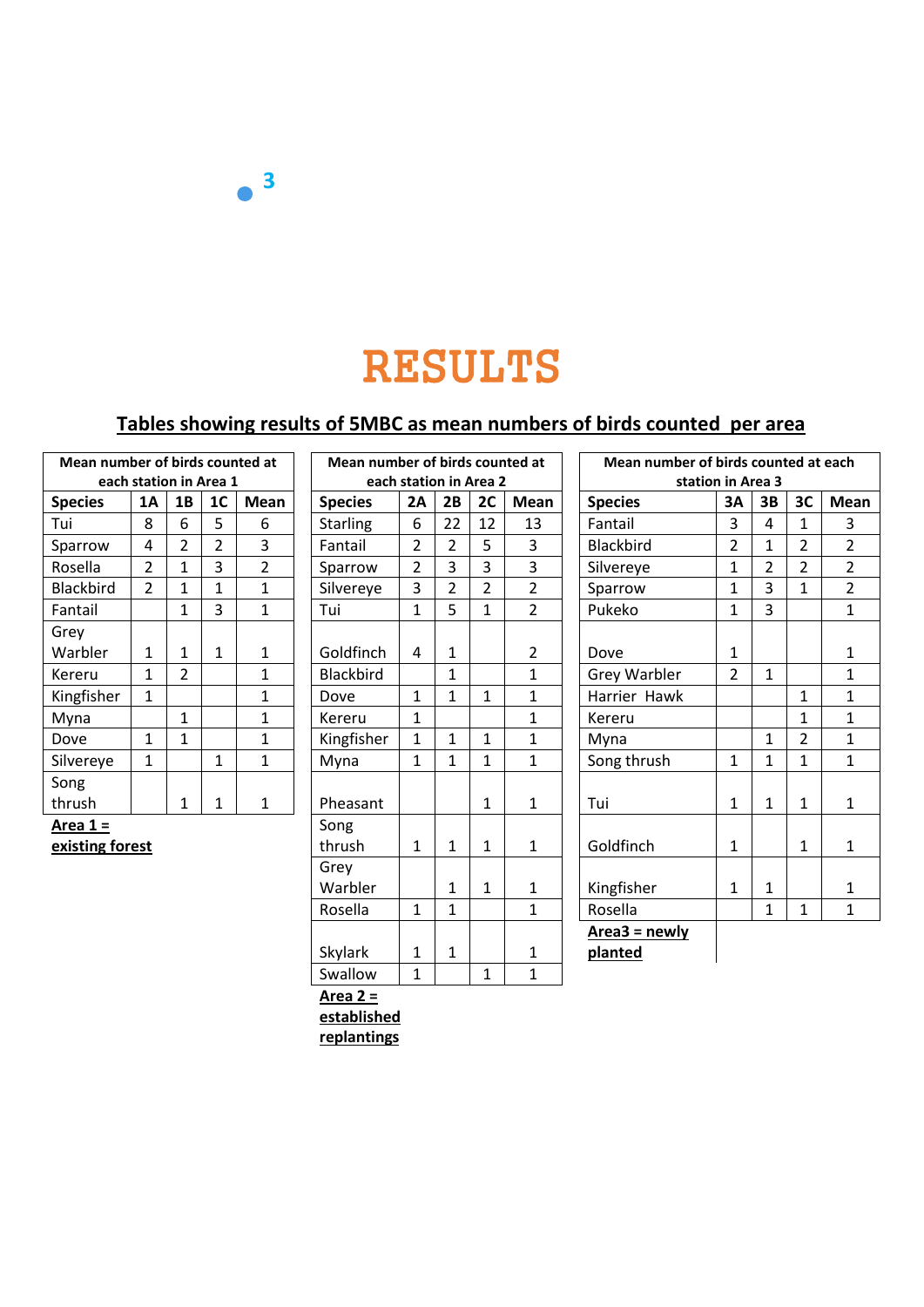#### **Graphs:**

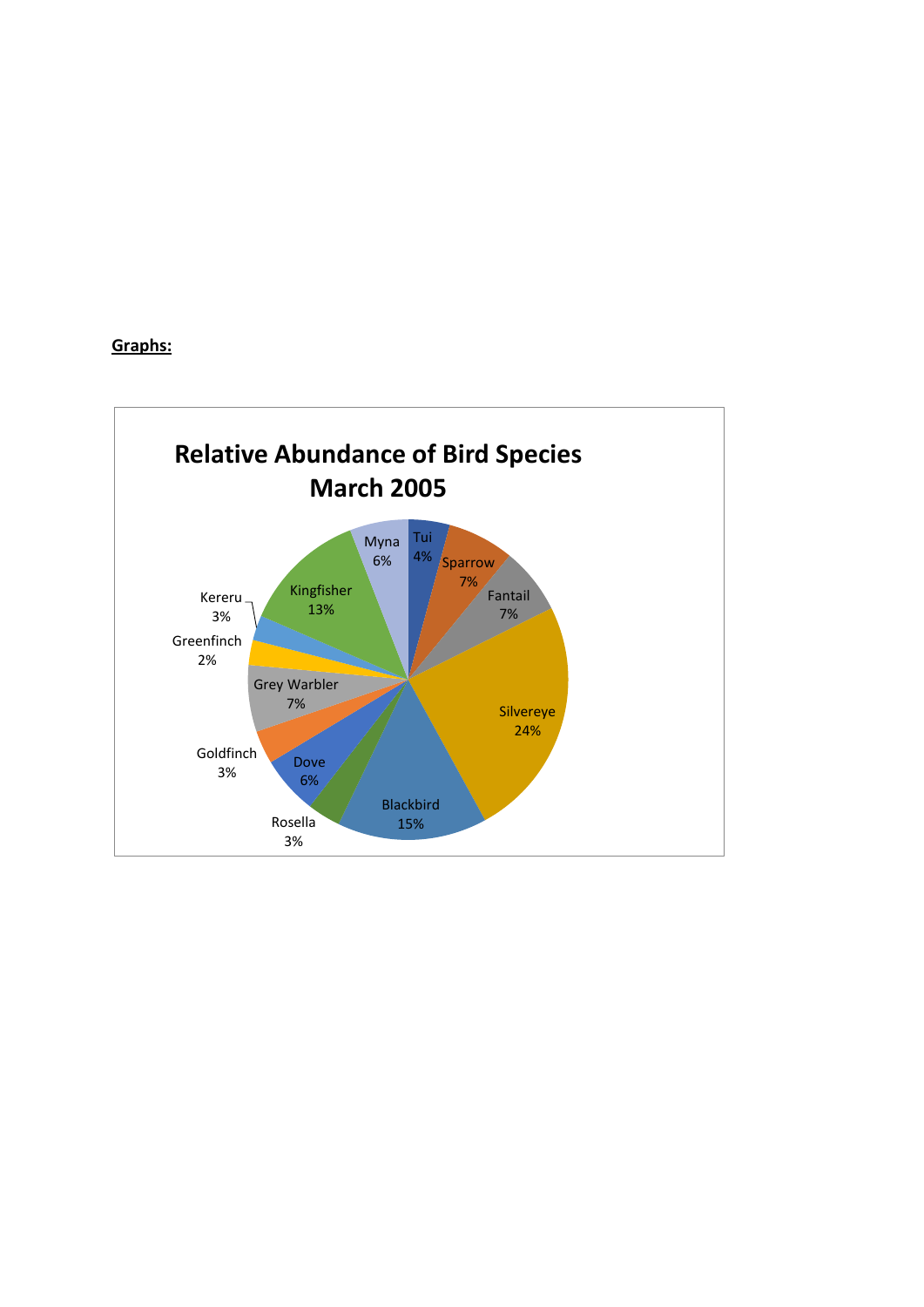

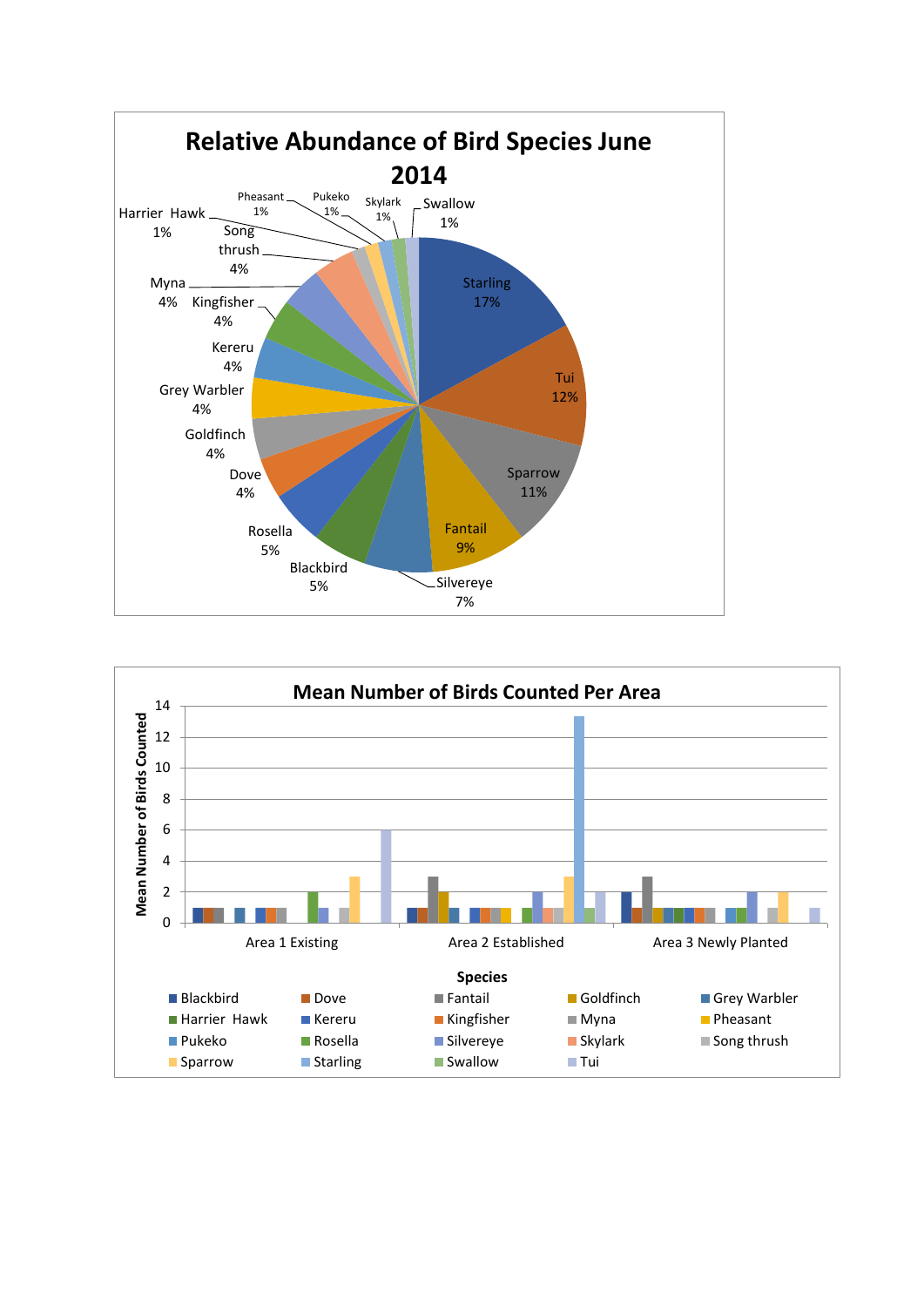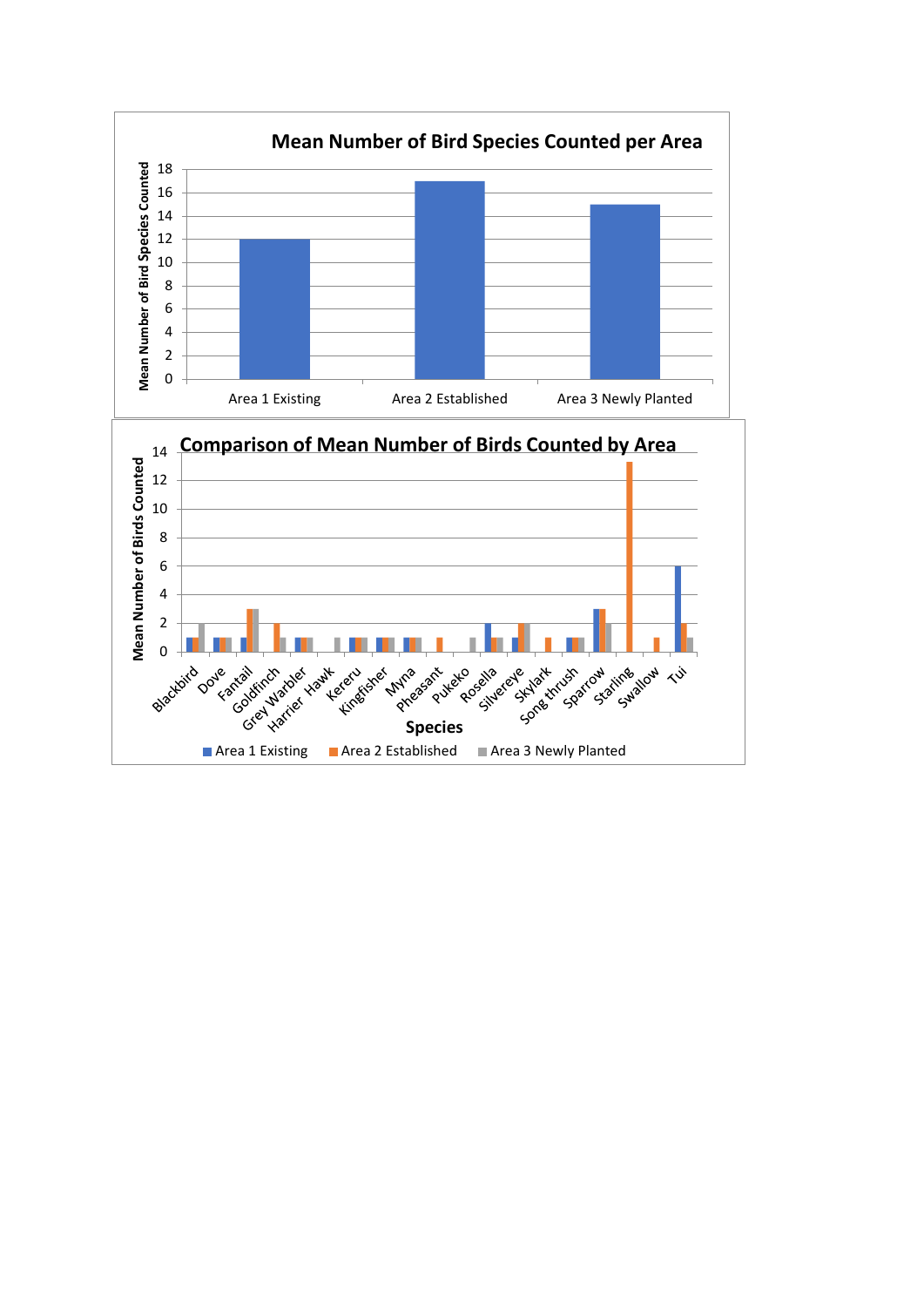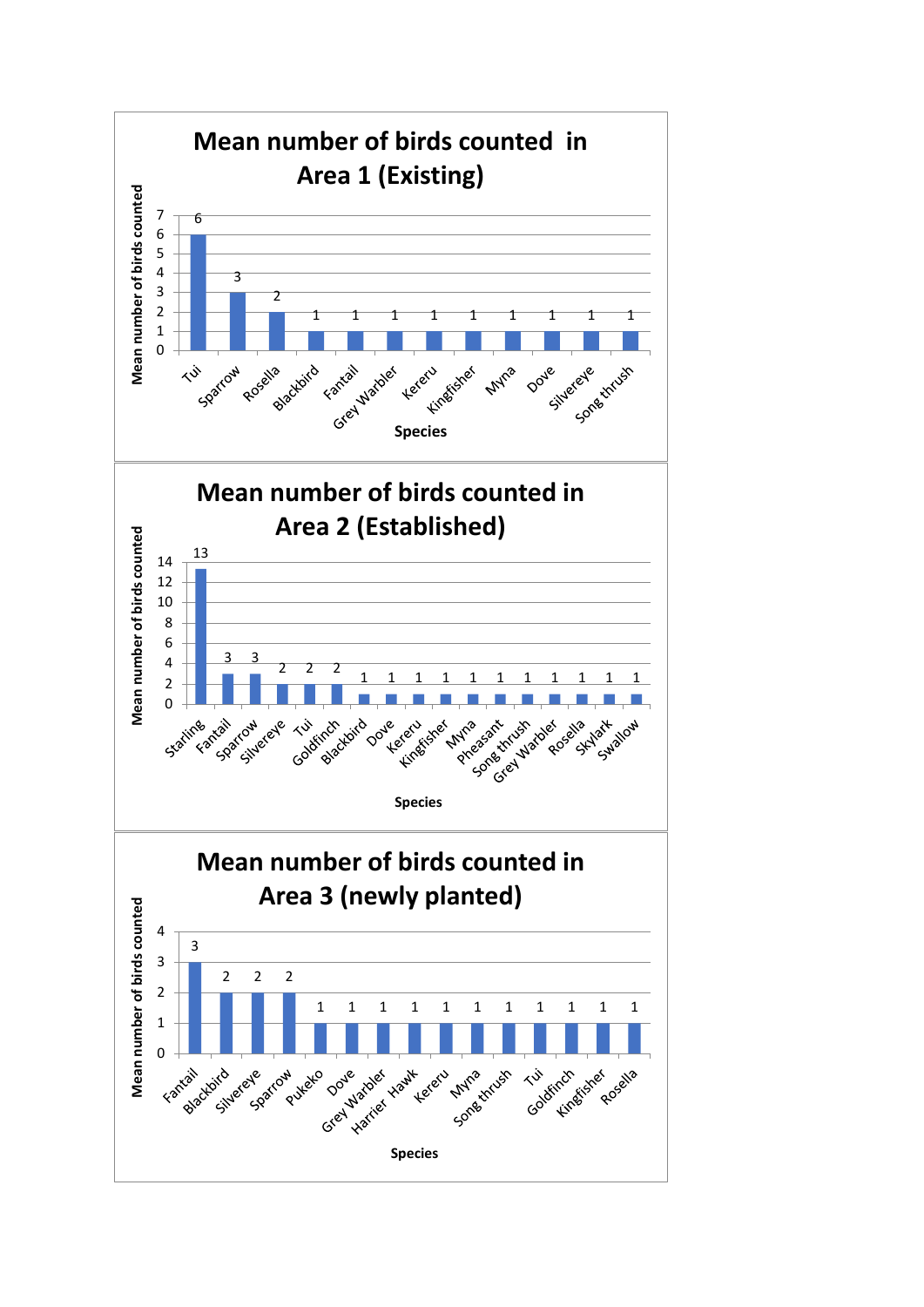## **CONCLUSION**

These results show that the numbers or diversity of land-based species in the reserve has increased particularly in the replanted areas. This appears to be due to the more diverse habitats that the replantings have provided. The different habitats also affect the spread of some species as some prefer particular habitats over others due to plants, food or terrain. The relative abundance of some birds appears to have changed since 2005 and starlings, tuis, sparrows, and fantails appear to be a lot more common. Kereru and rosella are also slightly more common.

This project shows that the hypothesis that the numbers of bird species will have increased is correct. It is difficult to say that the number of birds has increased overall due to different survey methods however some birds such as starlings, tuis, sparrows, fantails kereru and rosella are more common.

# APPLICATIONS

Feedback from Alan La Roche has been that my surveys have "identified accurately an increase in both the diversity and the relative numbers of birds. This is a most satisfactory result scientifically recorded." Reverend Bruce Keeley suggested in his feedback that a team could be developed to maintain consistent surveys over the years. My results could be used by The Friends of the Mangemangeroa Society to indicate the number of land-based birds within the reserve in 2014. They have also given the Friends a method to which they can do more surveys in the future to monitor bird numbers and the effects of replanting.